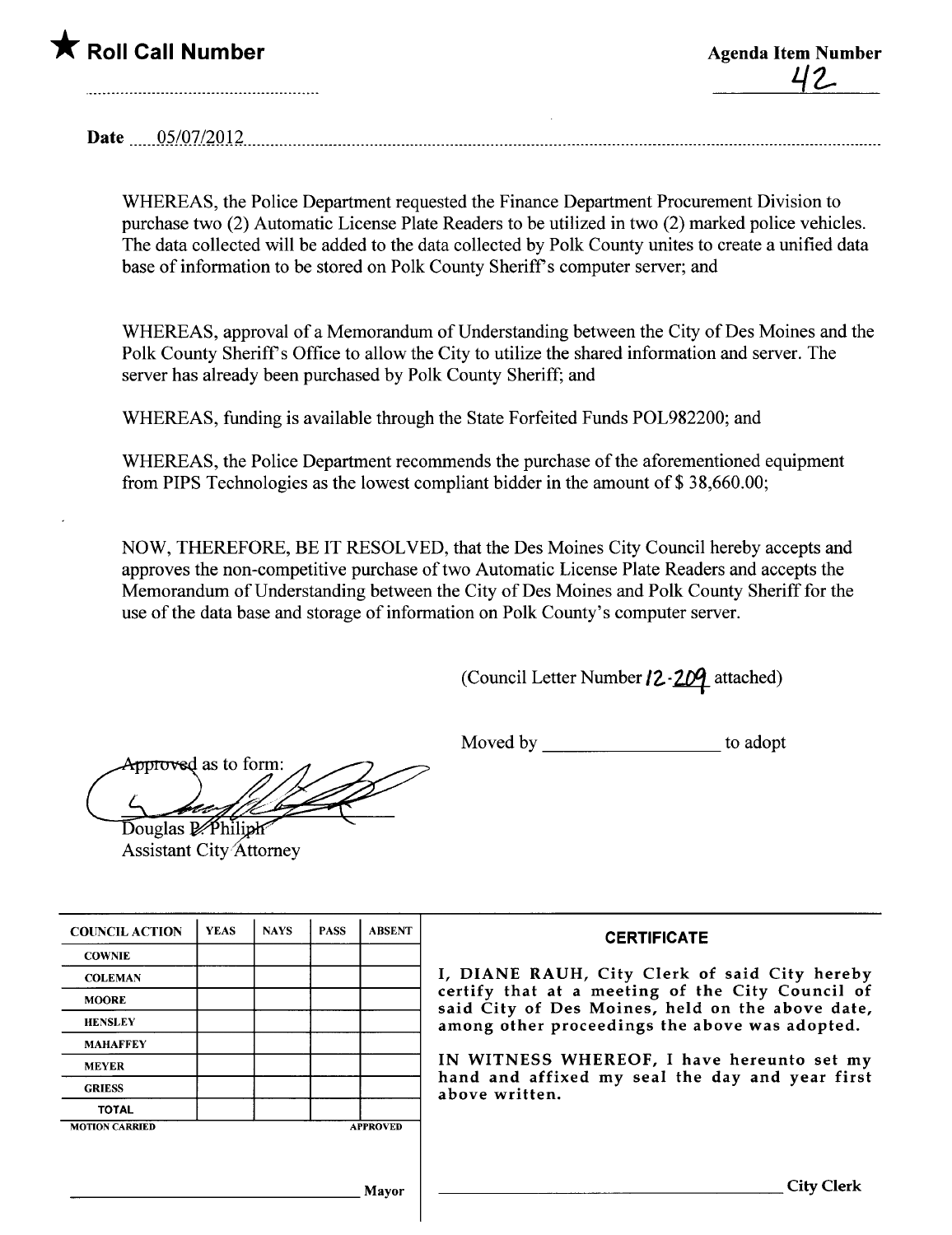# .<br>MEMORANDUM OF UNDERSTANDING BETWEEN THE CITY OF DES MOINES AND POLK COUNTY

### Purpose

This Memorandum of Understanding (MOU) constitutes an agreement between the City of Des Moines and Polk County. The purpose of this agreement is to delineate policies, procedures and responsibilities relative to Automated License Plate Reader (ALPR) data sharing, and the remote access and utilzation of the ALPR application system and files by the Des Moines Police Department, Polk County Sheriff's Office and their respective information technology support departments.

# Overview

Infrared cameras capture images of license plates as vehicles pass through the field of view of the cameras. As the infrared camera collects reads, the ALPR compares the data against records in the Hot List. If the program identifies a plate from the hotlist an audible and visual alarm will occur through the Mobile Data Computer (MDC). Officers will run alerted plates through Iowa On-Line Warrants and Articles (IOWA). Updated records for the hot list are processed through the Back Office System Server (BOSS). All license plate reads are stored on the BOSS. Information is available to be used for investigative purposes by law enforcement.

# Definitions

System: Automated identification of license plates by law enforcement using cameras and computer software.

ALPR- Automated License Plate Recognition system. Equipment consisting of infrared cameras, color cameras and computer hardware & software.

BOSS- Back Office System Server. Computer interface for ALPR administrative functions, record storage, record retrieval and analysis.

Hot List- A database populated with license plates of specific concern to the interests of law enforcement. Databasés may include, but are not limited to, information from the National Cress of the second Information Center (NCIC), the Iowa On-line Warrants and Articles (IOWA) Criminal Justice Information Network system, the Des Moines Police Department, and the Polk County Sheriff's Office.

#### General Provisions

Terms of Agreement. This agreement shall be in effect upon the signing by City of Des Moines and Polk County representatives. The agreement shall remain in effect as long as is mutually agreeable to the parties. Except under exigent circumstances, written notice shall be provided at least (30) days prior to the termination date desired. This agreement may be modified at any time with the mutual consent of all parties, in writing. Any amendments need to be approved by the Polk County Board of Supervisors and the Des Moines City CounciL.

Purpose of Agreement. This agreement delineates the policies, procedures and responsibilities of-each participant for access and use of ALPR data.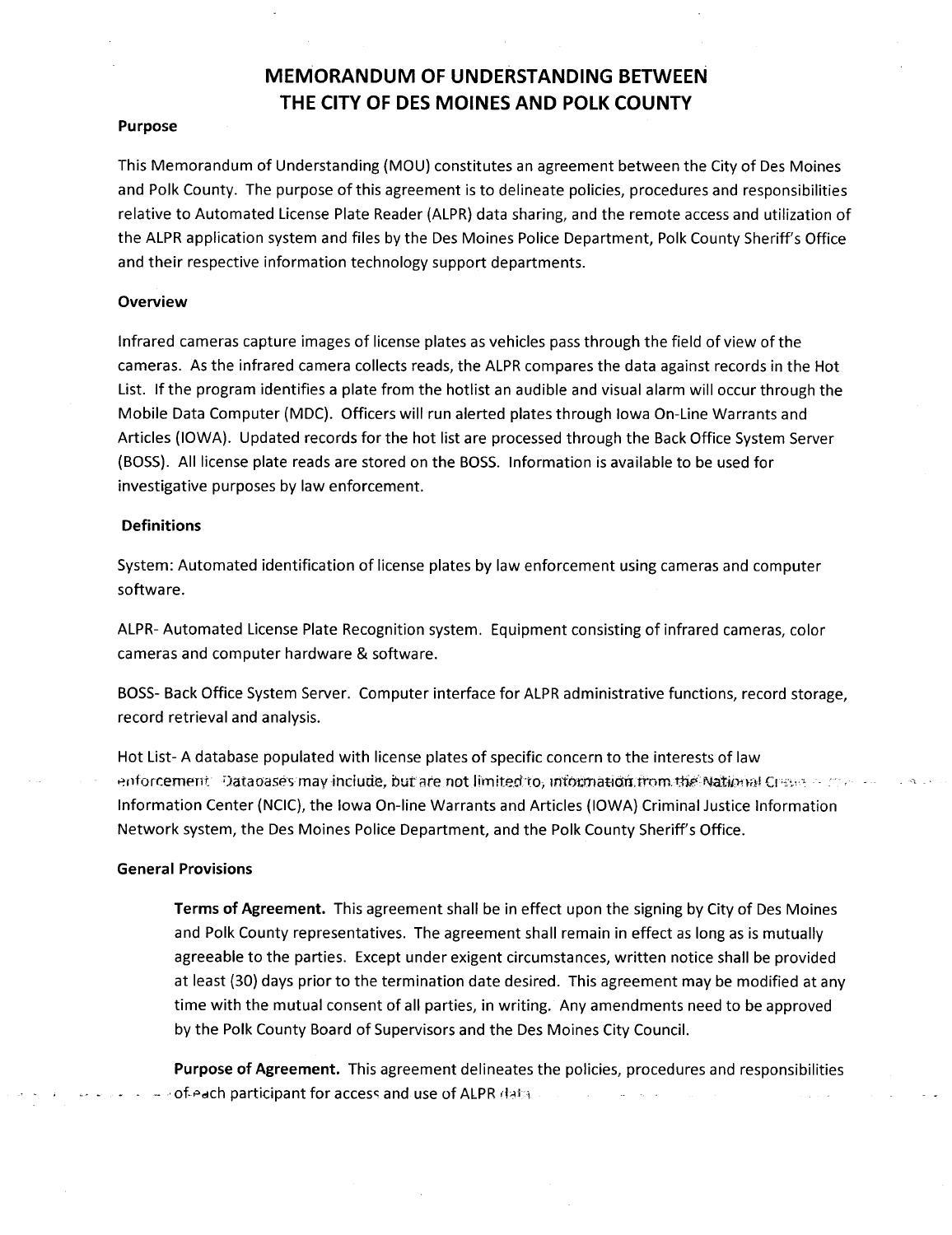Governing Law. This agreement shall be governed by the Iowa Laws.

Oversight. The routine oversight of the provisions of this agreement shall be the responsibility of the participants' designated representatives.

# Security and Privacy of Database Information

- · ALPR data, hits, identified license plates and hotlists are classified as Intelligence Data under Iowa Code 692, and shall be treated accordingly for official law enforcement use only.
- · The participants agree to share ALPR data and information by using a single BOSS.
- · Each party retains sole ownership of and sole responsibility for the information it contributes, to include the accuracy of the information.
- · The participants will not, for any reason, alter or modify records of the other.
- · The participants will not provide any specific information publically regarding the data or information collected by another agency. Requests for information shall be referred to the generating agency.
- · Statistical information, in aggregate form, is authorized to be used by any party for reporting purposes.
- · The BOSS application and database records shall be accorded every protection provided by Iowa Code Chapter 692 and Section 321.11. Participants agree that security of and access to ALPR records shall be controlled by designated agency staff, with coordination through Polk County Information Technology.
- · Participants agree that the ALPR system or BOSS shall not be used for surveillance, in accordance with Iowa Code 692.9
- · Participants agree that use of the ALPR system, records and functionality for personal purposes is strictly forbidden. Misuse of the ALPR system, records and functionality will be handled in accordance with each Agency's disciplinary policies.
- ALPR records generated by or relating to automatic license plate recognition systems will be erased and destroyed in accordance with Iowa Administrative Code 661-81.4(692) , unless designated as evidence in a criminal investigation.

 $\Delta\phi=0.05$ 

#### **Infrastructure**

- · The Polk County Sheriff's Office holds the Administrative License for the BOSS.
- . Polk County IT hosts the BOSS on a server.

.<br>- الأمرين - الأمريكي - المراجعين - الأمريكي - المراجع - المراجع - المراجع -

- . Polk County IT is responsible for the maintenance of the server. Should the server require upgrades or replacement, the participants will equally share in the expense.
- · Participant agencies wil each maintain User licenses for the BOSS.
- · Each party is responsible for entry and maintenance of its own hotlists, to include set up of notifications.
- · Operational use of another agencies hotlist shall be by mutual agreement.
- · Expansion of the use of the BOSS to include data from other systems, such as automated speed enforcement systems or other law enforcement sources, shall be mutually agreed upon.
- System users, for example, MINE Task Force members, local government law enforcement agencies and the like, may be required to pay a fee for usage of the ALPR system and BOSS.